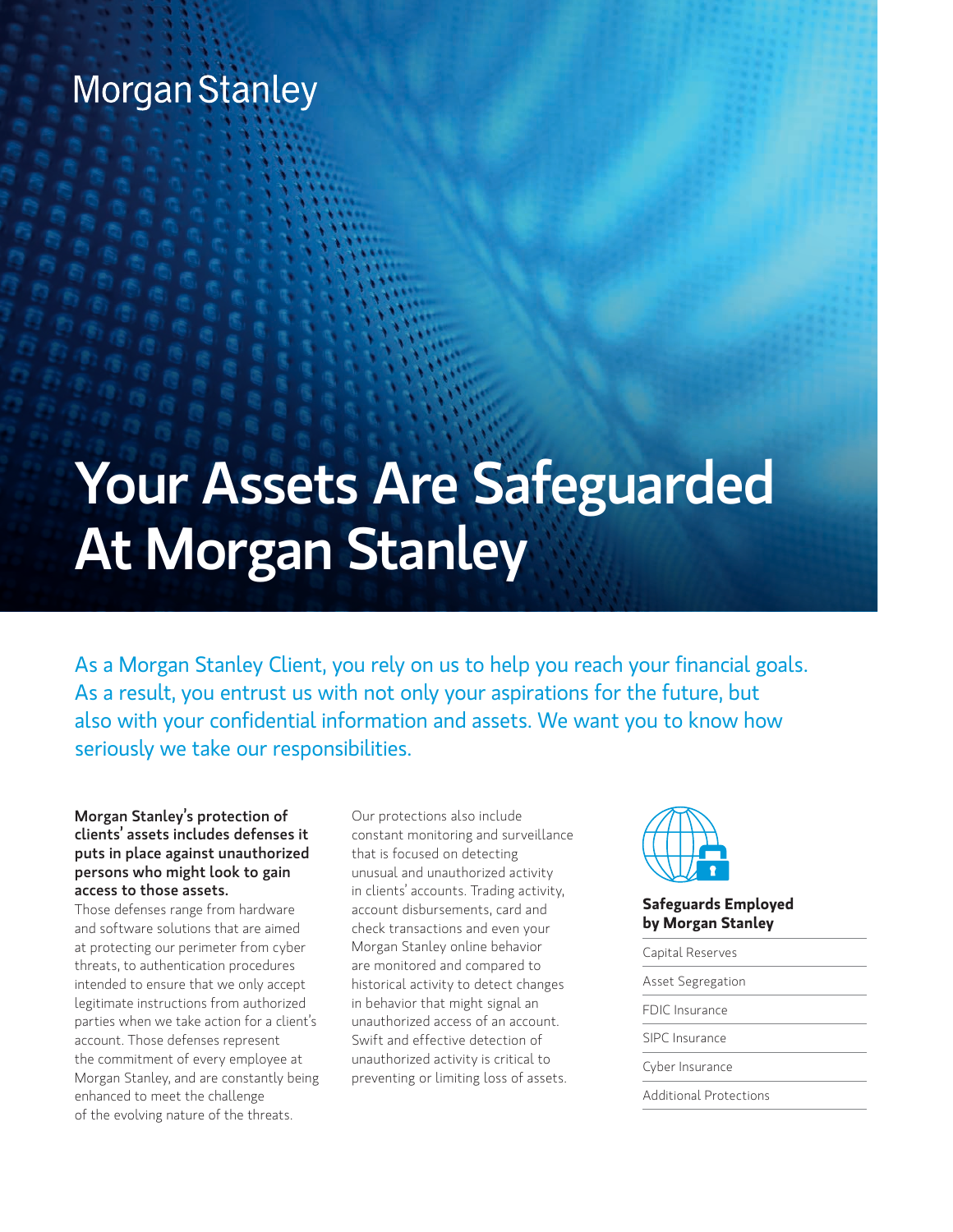### **Safeguards Employed by Morgan Stanley**

In the event you experience a loss associated with fraud or theft, Morgan Stanley has a variety of Capital requirements and memberships such as FDIC and SIPC, that it participates in that, in combination with applicable rules and regulations, help protect your assets.



#### **Capital Reserves**

Since Morgan Stanley is a Financial Holding Company, it is obligated to meet the Federal Reserve Board's capital requirements. These capital requirements are guided by standards that include the ratio of our Tier 1 Capital to Risk Weighted Assets and the ratio of Total Capital to Risk Weighted Assets. These requirements also include limits on our Tier 1 leverage ratio, and finally are subject to requirements for how much net capital we have. These rigorous capital requirements are established to ensure that Morgan Stanley has sufficient capital on hand at all times to meet its financial obligations. Additional information can be found in the Morgan Stanley Basel III Pillar 3 Disclosures required by the Federal Reserve at https:// www.morganstanley.com/about-us-ir/ pillar-us.html



#### **Asset Segregation**

As required by securities law, Morgan Stanley segregates clients' fully paid securities and excess margin securities and cash. The securities are segregated in a special account at the Depository Trust and Clearing Corporation that is independently operated and owned by major U.S. banks and brokerage firms. The protection that this provides is that those segregated assets are not comingled with any Firm assets and may not be pledged as collateral, loaned or used by Morgan Stanley for any purpose. In the event of Morgan Stanley's insolvency, this segregation would protect your segregated securities from being used to satisfy claims against Morgan Stanley by its creditors. U.S. government securities are similarly segregated through the Federal Reserve Bank system, and non-U.S. dollar securities are held in accounts at Euroclear and other thirdparty depositories for the exclusive benefit of Morgan Stanley's clients. The relatively small amounts of cash held by Morgan Stanley are segregated in a special reserve bank account at an independent third-party bank which acknowledges in writing that the account balance is held for the exclusive benefit of our customers and may not be used by Morgan Stanley for its own purposes.



#### **FDIC Insurance**

Cash balances swept into deposit accounts at participating banks in the Bank Deposit Program are protected by FDIC Insurance up to applicable FDIC limits. FDIC insurance is a federal government program administered by the Federal Deposit Insurance Company. This insurance covers bank deposits held in checking accounts, savings accounts, certificates of deposits and money market deposits (not money market funds). The insurance comes into play in the event of a bank failure and covers client cash up to a total of \$250,000, per bank, for each "insurable capacity" (e.g. each individual, joint, etc.). It does not cover investment products that are not deposits such as mutual funds, annuities, life insurance policies, stocks or bonds nor does it cover assets held in safe deposit boxes. FDIC insurance also does not cover events such as robberies or thefts which means for practical purposes the coverage provided by FDIC would not apply to cyber theft losses unless it involved the insolvency of the bank. Refer to https://www.fdic.gov for additional details.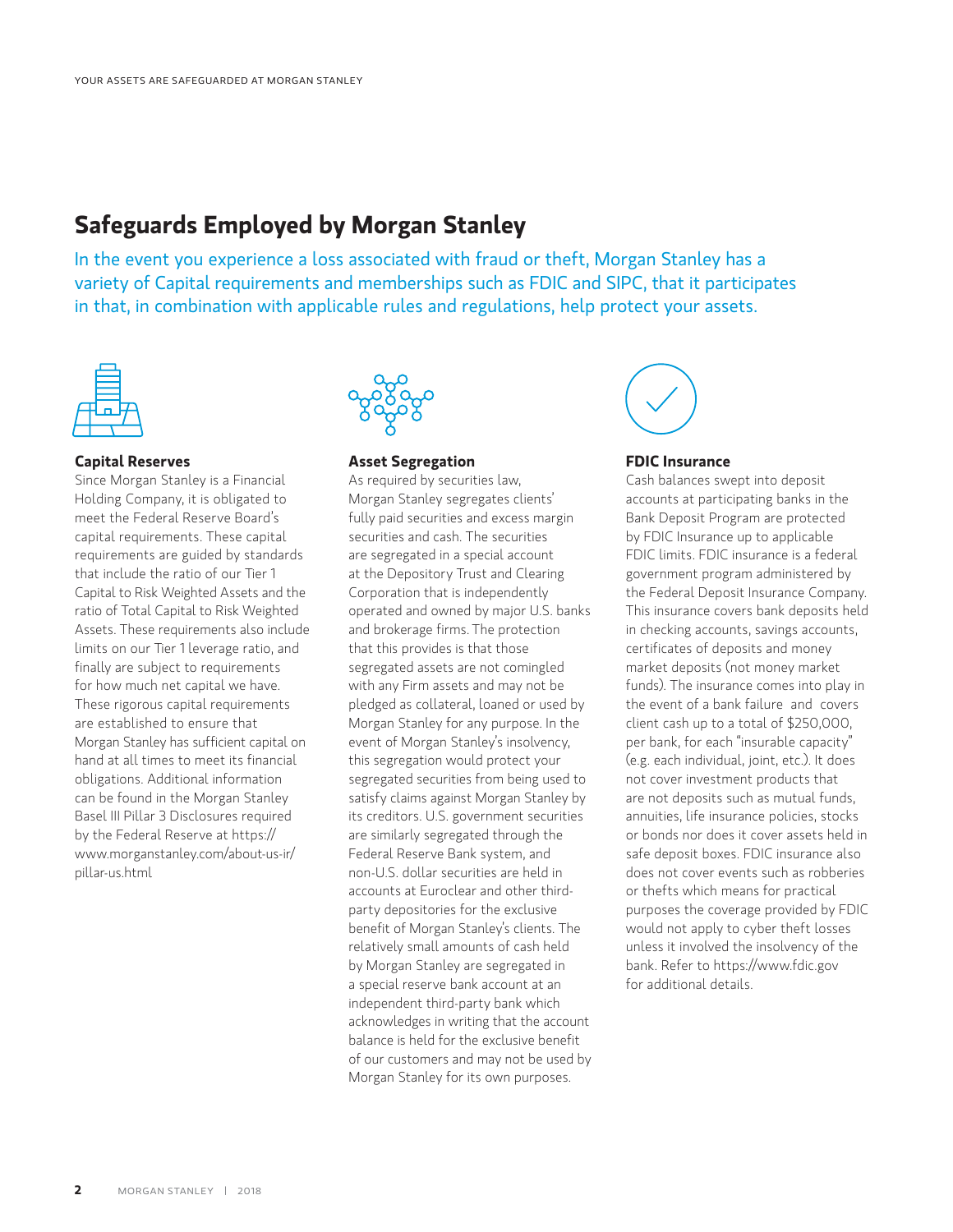

#### **SIPC Insurance**

Protection provided your account exceeds what the law requires. While most brokerage firm clients are entitled to the protection provided through Securities Investor Protection Corporation (SIPC), at Morgan Stanley, you also receive protection supplemental to SIPC, which is provided at no cost to you.

Morgan Stanley is a member of SIPC. SIPC protects client net claims up to \$500,000, of which up to \$250,000 may be uninvested cash. Note that SIPC coverage does not protect investors against securities fraud, as it only protects client assets in the event of brokerdealer insolvency. In addition to this SIPC protection, in the unlikely event that client assets that were not segregated are not fully recovered and SIPC protection limits have been paid, Morgan Stanley's supplemental insurance policy would be available to provide protection above the SIPC limits. This coverage is subject to an aggregate Firmwide cap of \$1 billion, with no per client limit for securities and a \$1.9 million per client limit for the uninvested cash balance portion of any remaining shortfall. Please be advised that you may obtain information about SIPC, including the SIPC brochure, by contacting SIPC at 202-371-8300 or by visiting www.sipc.org.



#### **Cyber Insurance**

Because both FDIC and SIPC insurance are intended to reimburse clients for losses associated with the insolvency or failure of Morgan Stanley, losses associated with cyber events are not directly covered by either of those programs. There could potentially be coverage if Morgan Stanley were to fail or become insolvent coincident with a cyber event.

The nature of cyber threats is diverse and constantly evolving. Any reimbursement to a client's account by Morgan Stanley for any loss of value caused by a cyber event is determined by the cause and nature of the specific event. Morgan Stanley carries two separate insurance policies, subject to certain limits that insure for different aspects of loss that might occur as a result of a cyber event. The extent of the coverage depends on the circumstances of the incident and the terms of the policy.



#### **Additional Protections**

Additionally we have the following in place to reimburse clients against fraud:

- We will reimburse clients for losses in their Morgan Stanley account due to unauthorized online access to a Morgan Stanley system that occurs through no fault of their own.
- For clients who are holders of a Morgan Stanley Debit Card, Morgan Stanley participates in fraud protection programs managed by the issuer, Mastercard. The Zero Liability and Fraud Protection program covers clients if fraudulent purchases are made on their Debit Card. Furthermore, if their card is used fraudulently, they can rest assured that their Morgan Stanley assets are secure.